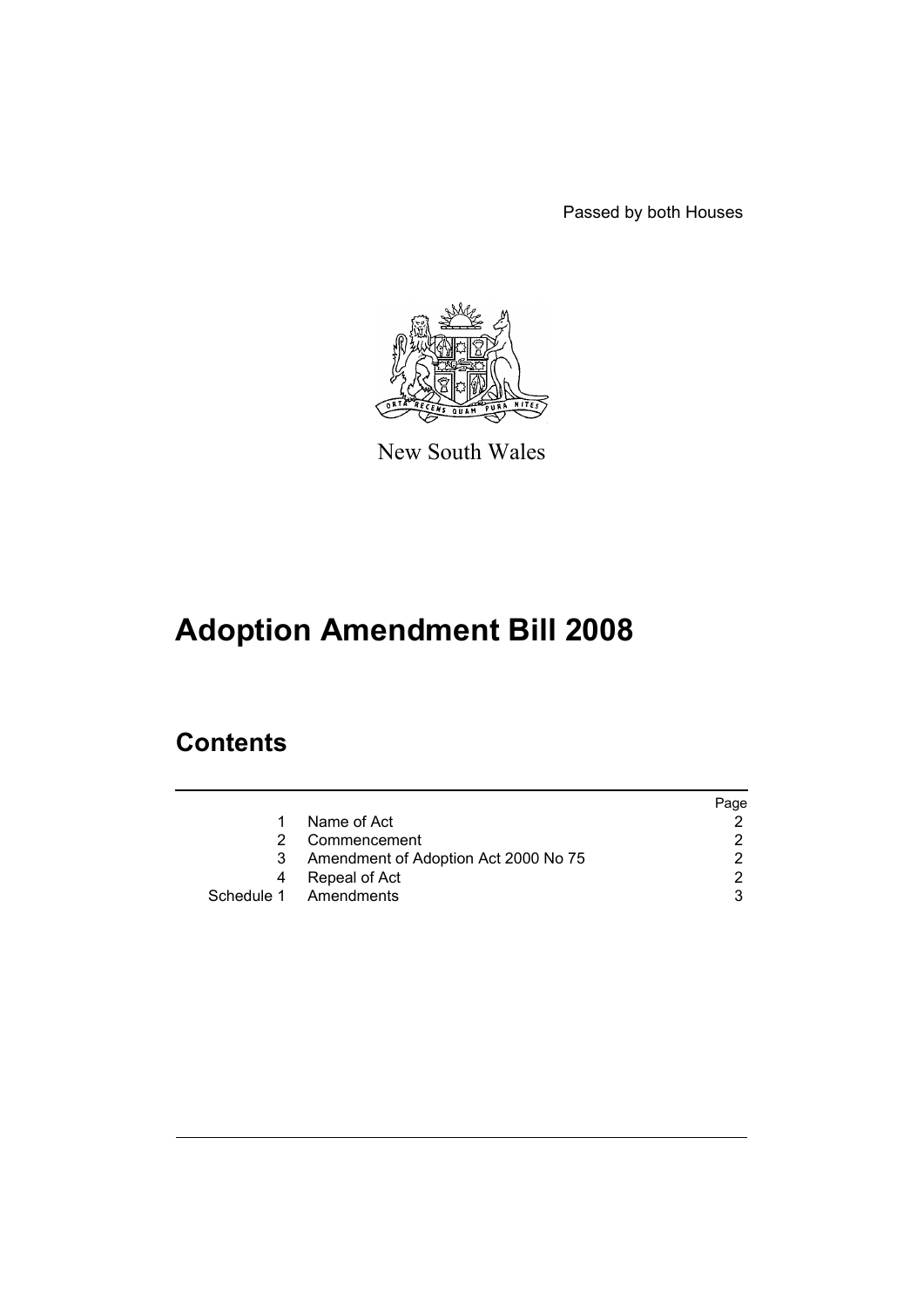*I certify that this public bill, which originated in the Legislative Assembly, has finally passed the Legislative Council and the Legislative Assembly of New South Wales.*

> *Clerk of the Legislative Assembly. Legislative Assembly, Sydney, , 2008*



New South Wales

# **Adoption Amendment Bill 2008**

Act No , 2008

An Act to amend the *Adoption Act 2000* to make further provision with respect to the adoption of children and access to adoption information.

*I have examined this bill and find it to correspond in all respects with the bill as finally passed by both Houses.*

*Assistant Speaker of the Legislative Assembly.*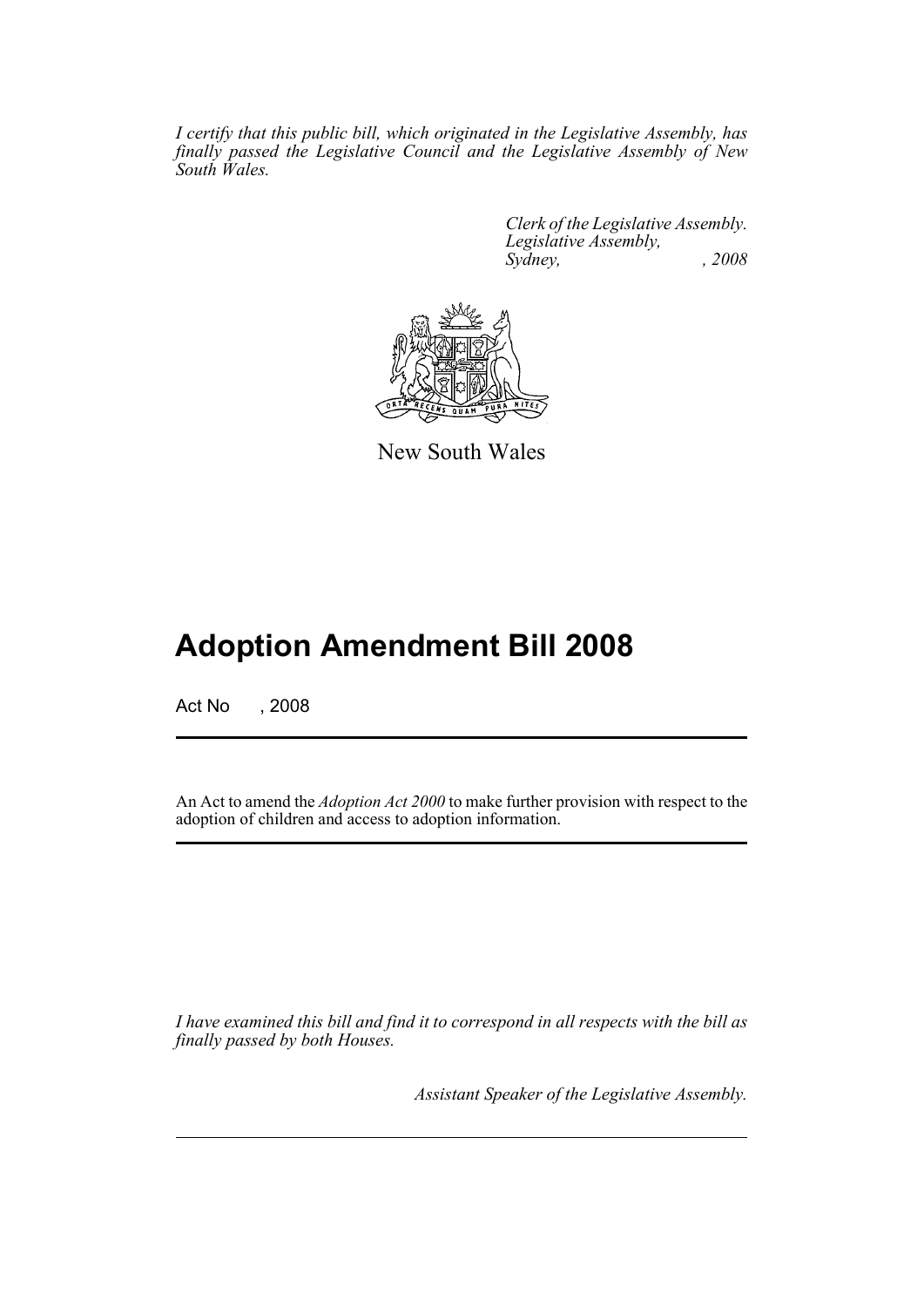## <span id="page-2-0"></span>**The Legislature of New South Wales enacts:**

## **1 Name of Act**

This Act is the *Adoption Amendment Act 2008*.

## <span id="page-2-1"></span>**2 Commencement**

This Act commences on a day or days to be appointed by proclamation.

## <span id="page-2-2"></span>**3 Amendment of Adoption Act 2000 No 75**

The *Adoption Act 2000* is amended as set out in Schedule 1.

## <span id="page-2-3"></span>**4 Repeal of Act**

- (1) This Act is repealed on the day following the day on which all of the provisions of this Act have commenced.
- (2) The repeal of this Act does not, because of the operation of section 30 of the *Interpretation Act 1987*, affect any amendment made by this Act.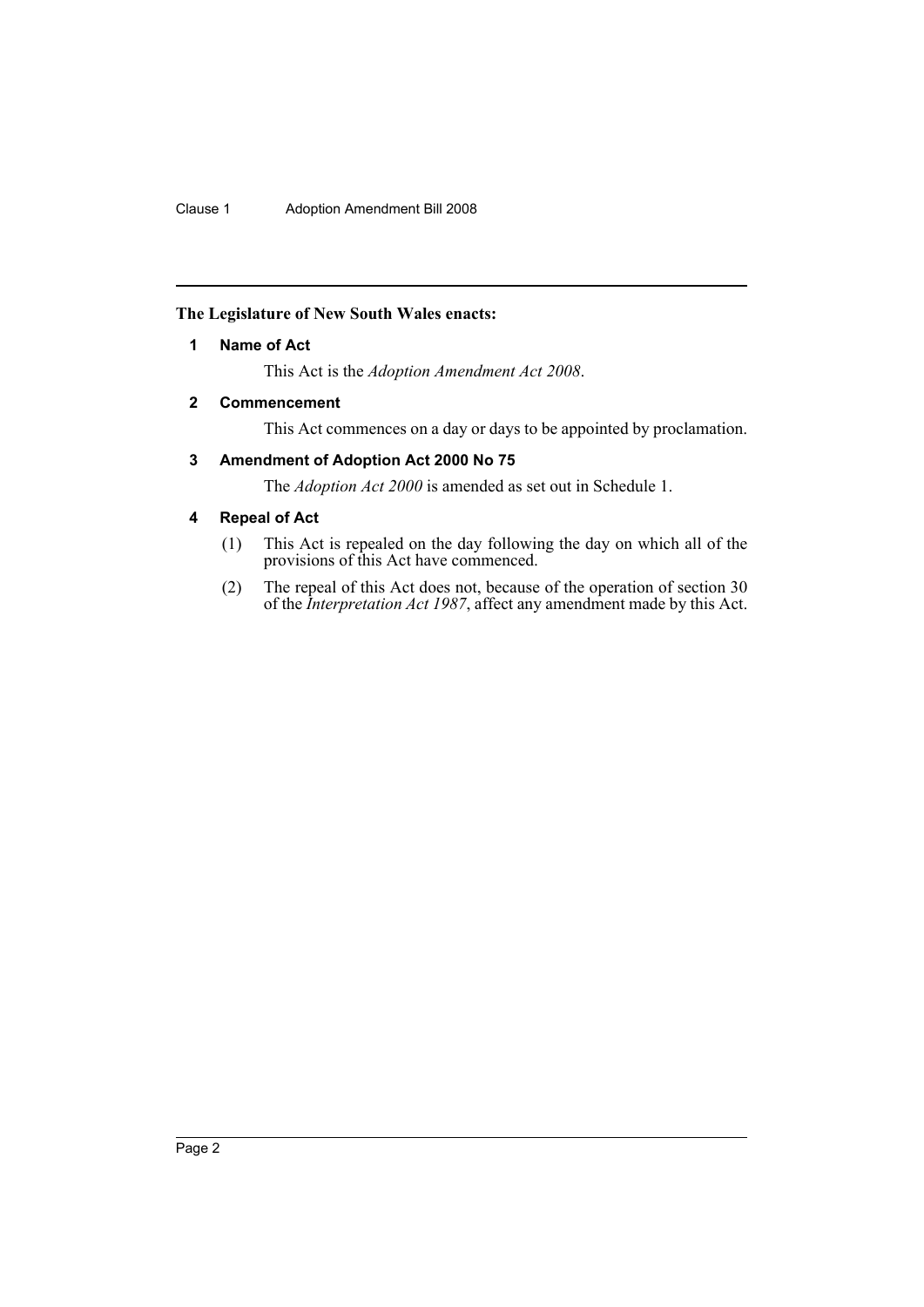Amendments **Schedule 1** and the set of the set of the set of the set of the set of the set of the set of the set of the set of the set of the set of the set of the set of the set of the set of the set of the set of the set

## <span id="page-3-0"></span>**Schedule 1 Amendments**

(Section 3)

**[1] Section 8 What principles are to be applied by persons making decisions about the adoption of a child?**

Omit "not for adults wishing to acquire the care of the child," from section 8 (1) (b).

## **[2] Section 8 (1) (e1)**

Insert after section 8 (1) (e):

(e1) undue delay in making a decision in relation to the adoption of a child is likely to prejudice the child's welfare,

## **[3] Section 24 Who can be adopted?**

Omit section 24 (2) (a). Insert instead:

(a) has been cared for by the applicant or applicants, or by the applicant and a deceased spouse of the applicant, as his or her or their child prior to reaching the age of 18 years, or

## **[4] Section 24 (3)**

Omit the subsection.

## **[5] Section 28 Adoption by couple**

Omit "3 years" from section 28 (4). Insert instead "2 years".

## **[6] Section 29 Adoption by relative**

Omit "5 years'" from section 29 (b). Insert instead "2 years'".

## **[7] Section 30 Adoption by step parent**

Omit "3 years" from section 30 (b). Insert instead "2 years".

## **[8] Section 30**

Insert at the end of the section after the note:

(2) Subsection (1) (b) does not apply to the adoption of a child who is 18 years of age or more at the time of the application for the adoption order.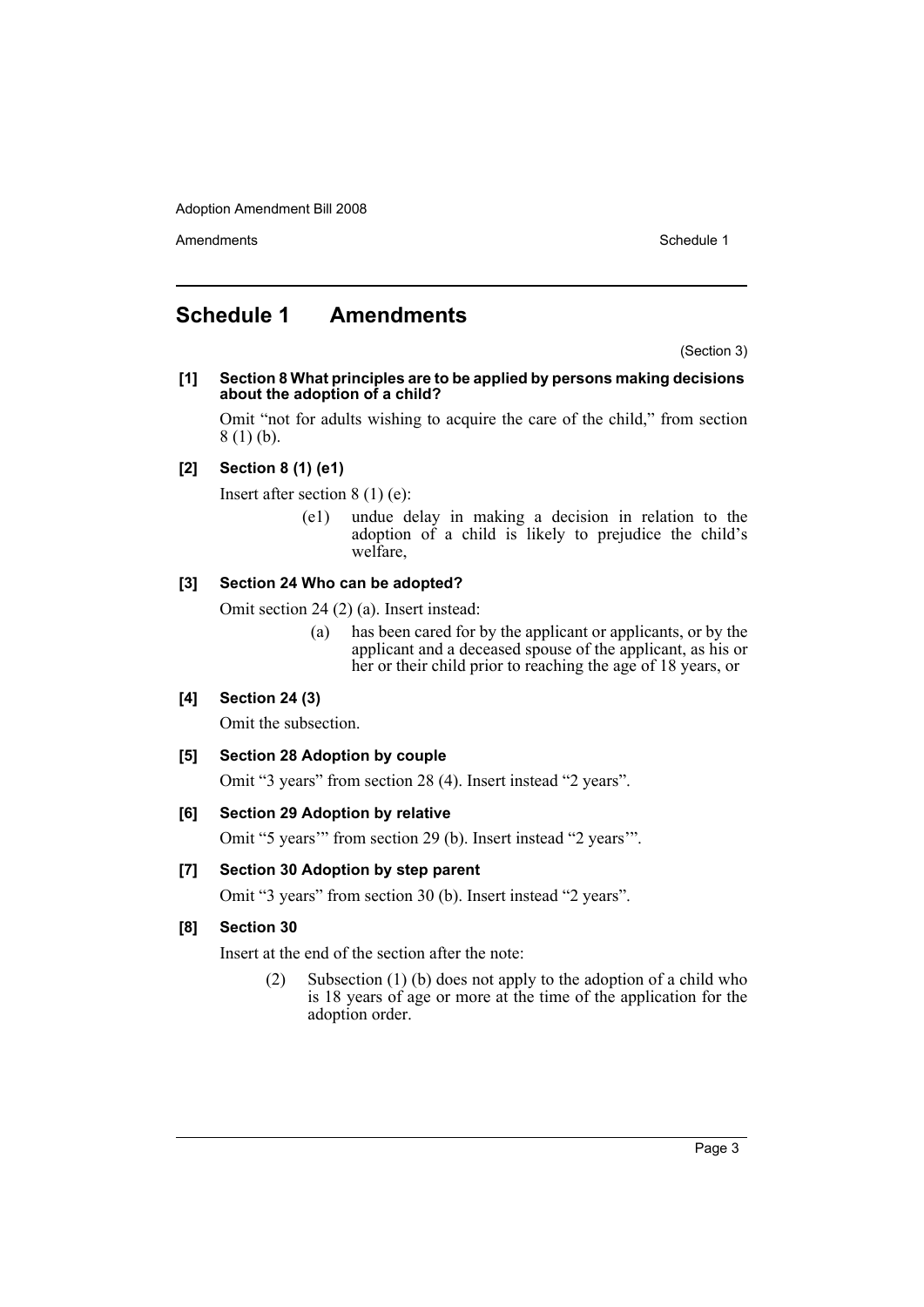Schedule 1 Amendments

#### **[9] Section 33 Aboriginal participation in decision making**

Insert at the end of the section:

(2) In addition, the Director-General or appropriate principal officer must ensure that the placement of the child is made in consultation with a local, community-based and relevant Aboriginal organisation.

#### **[10] Section 37 Torres Strait Islander participation in decision making**

Insert at the end of the section:

(2) In addition, the Director-General or appropriate principal officer must ensure that the placement of the child is made in consultation with a local, community-based and relevant Torres Strait Islander organisation.

#### **[11] Section 46 What is an adoption plan?**

Insert after section 46 (3):

(4) If provisions of the kind referred to in subsection (2) (a) are proposed to be included in an adoption plan, those provisions should be made after consultation with a local, community-based and relevant Aboriginal or Torres Strait Islander organisation.

#### **[12] Section 54 When consent of parent or person who has parental responsibility not required**

Omit "5 years" from section 54 (2). Insert instead "2 years".

#### **[13] Section 55 Consent of child**

Omit section 55 (1) (b). Insert instead:

(b) the counsellor has certified that the child understands the effect of signing the instrument of consent (as required by section 61), and

#### **[14] Section 59 Mandatory written information**

Insert at the end of the section:

- (2) In the case of the adoption of a child by a step parent or relative of the child:
	- (a) the applicant (and not the Director-General or appropriate principal officer) must ensure that a person whose consent to the adoption is needed before an adoption order can be made is given the mandatory written information before the person consents or refuses consent to the adoption, and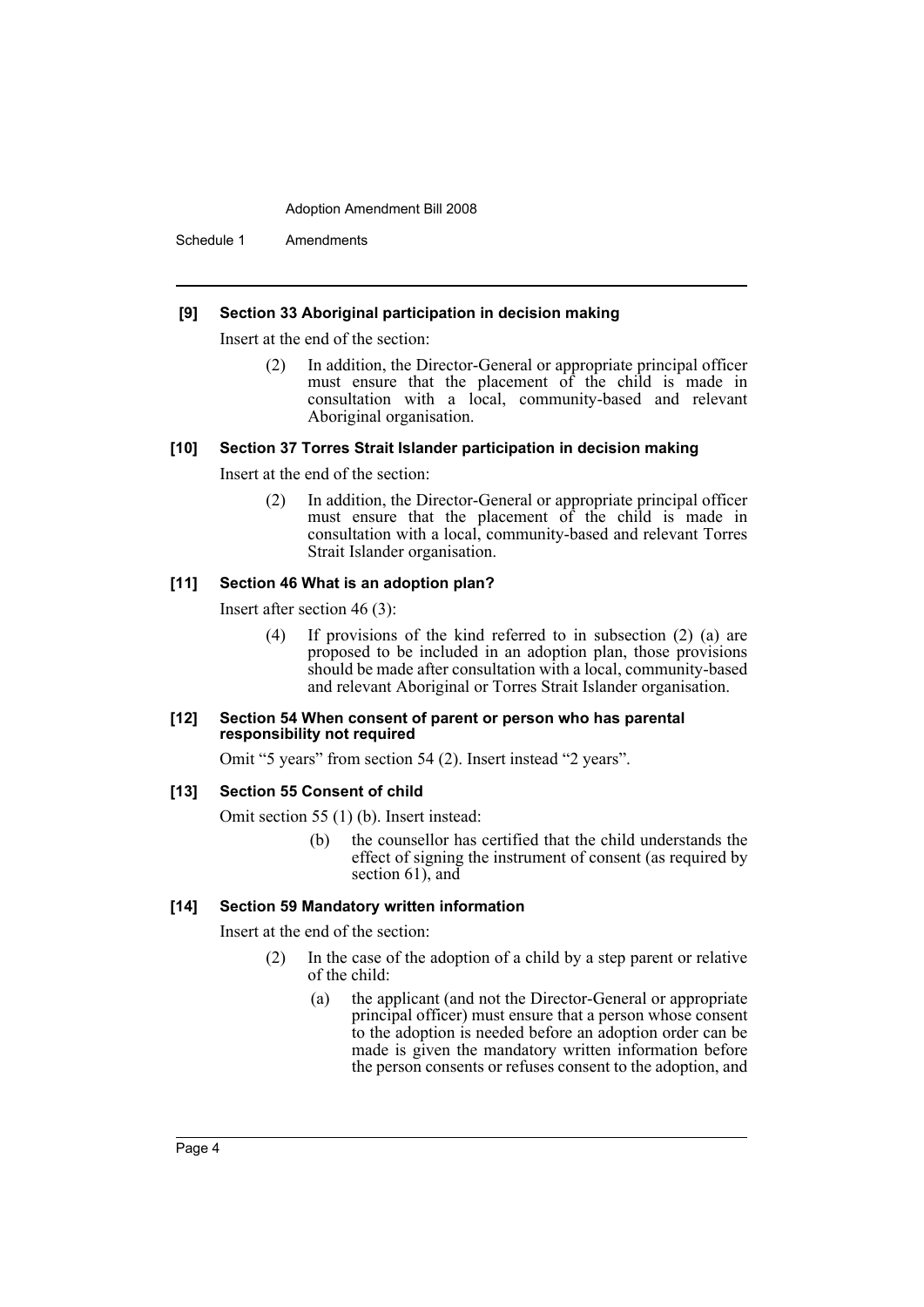Amendments **Amendments** Schedule 1

- (b) the requirement to give that information is satisfied if the information given is information in a form approved by the Director-General for the purposes of compliance with this subsection.
- (3) In the case of an adoption of a child who is under the parental responsibility of the Minister administering the *Children and Young Persons (Care and Protection) Act 1998*, this section does not require the mandatory written information to be given to the Minister or a delegate of the Minister who can consent to the adoption.

## **[15] Section 60 When is consent to be given?**

Insert "(if required)" after "mandatory written information" in section 60 (b).

## **[16] Section 63 Child or other person consenting must be counselled**

Insert at the end of the section:

(3) This section does not require the Minister administering the *Children and Young Persons (Care and Protection) Act 1998* or any delegate of the Minister to be counselled before giving consent to the adoption of a child who is under the parental responsibility of the Minister.

## **[17] Section 87 Application to be consented to by Director-General**

Omit section 87 (c).

## **[18] Section 87**

Insert at the end of the section:

- (2) Despite subsection (1) (a), the consent of the Director-General to an application for an adoption order is not required:
	- (a) if the applicant is a step parent or relative of the child, or
	- (b) if the application relates to an intercountry adoption.

## **[19] Section 91**

Omit the section. Insert instead:

## **91 Report required before order made for adoption of child**

(1) The Court may not make an order for the adoption of a child under 18 years of age unless a report in writing concerning the proposed adoption has been provided to the Court by the applicant.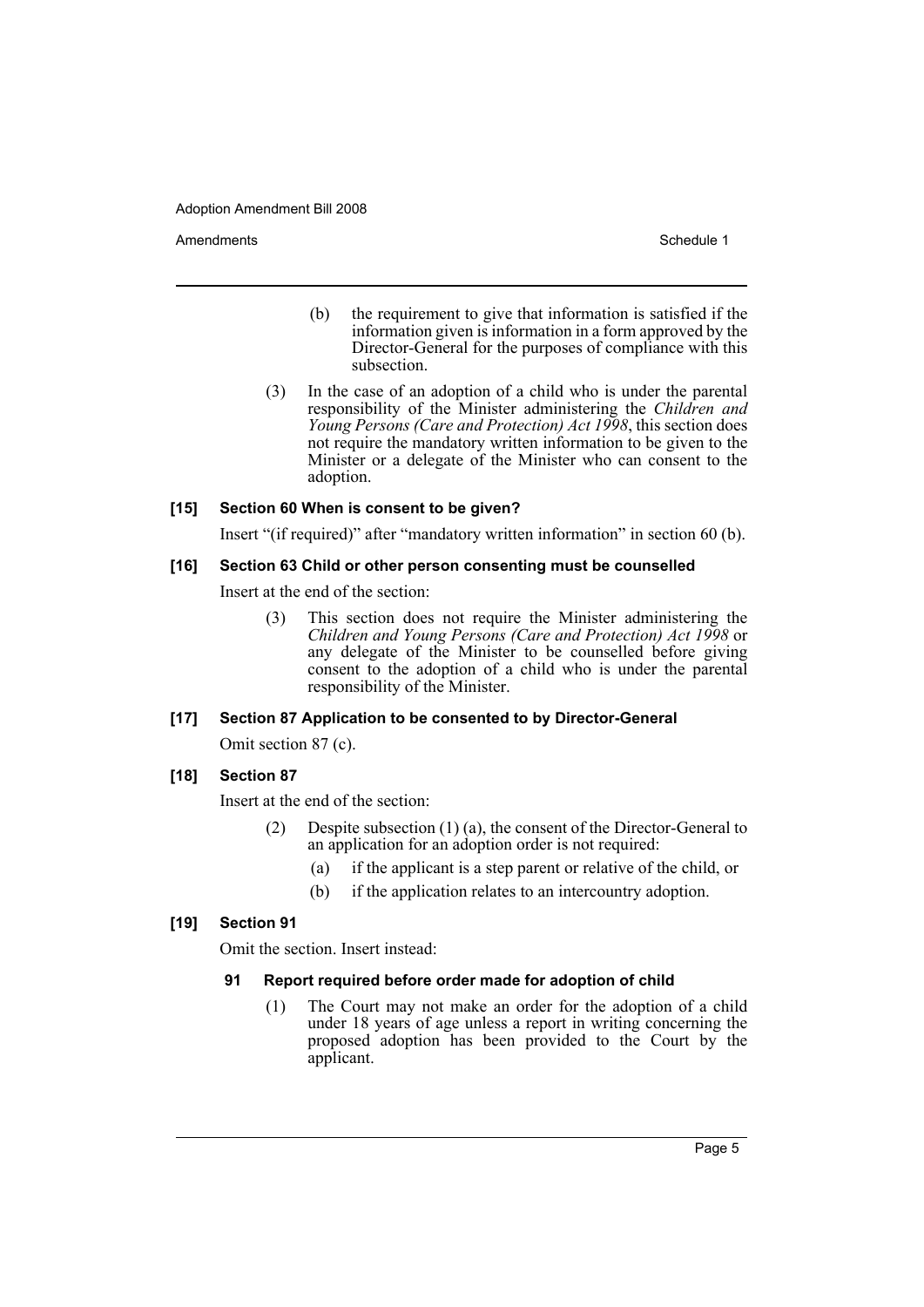Schedule 1 Amendments

- (2) The report is to be accepted by the Court only if it has been prepared by the Director-General, an approved assessor or a principal officer.
- (3) This section does not prevent the Director-General from making a report to the Court in relation to the adoption of a child before the Court if the Director-General considers it appropriate to do so.
- (4) The Court may require the Director-General to make a report in relation to an application for an adoption order made by a person other than the Director-General, but only if the child is under 18 years of age.
- (5) However, the Court is not to require the Director-General to make a report unless the Court considers that the Director-General should report on the case because of:
	- (a) particular concerns about the safety, welfare or well-being of the child concerned, or
	- (b) serious concerns about the reliability or independence of a report made by an approved assessor or a principal officer concerning the case, or
	- (c) other exceptional circumstances.
- (6) The Court may require the Director-General to make such a report within a period of 6 months after the date of the making of the application or such other period as the Court may, having regard to the circumstances of the case, specify.
- (7) In this section, an *approved assessor* means a person, or a person of a class, approved by the Director-General from time to time, by order in writing, to provide a report to the Court for the purposes of this section.

#### **[20] Section 101 Names of adopted children**

Omit "unless there are special reasons, related to the best interests of the child, to do so" from section  $101(5)$ .

Insert instead "unless the Court is satisfied that the name change is in the best interests of the child".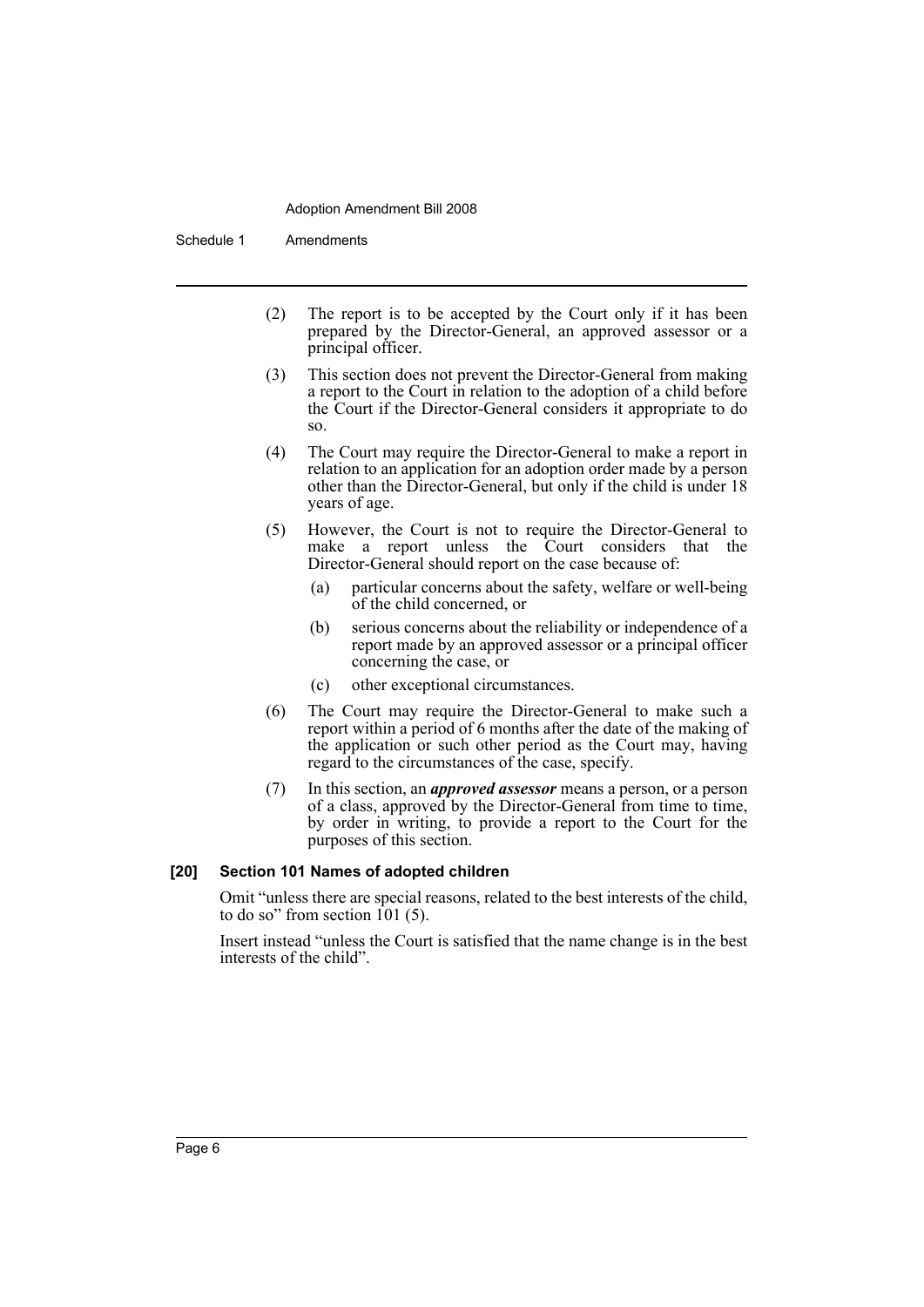Amendments **Amendments** Schedule 1

## **[21] Section 101 (5), note**

Insert after section 101 (5):

**Note.** Section 8 sets out the principles that are to be applied by persons making decisions about the adoption of a child, and includes the principle that a child's given name or names, identity, language and cultural and religious ties should, as far as possible, be identified and preserved.

#### **[22] Section 133A**

Insert after section 133:

## **133A Definition of "presumptive father"**

In this Chapter:

*presumptive father* of an adopted person means a man who claims to be the birth parent of the adopted person and who:

- (a) is shown on the adopted person's original birth certificate as the adopted person's father, or
- (b) is a person whom the Director-General, Registrar or other information source is entitled to presume, under any law (including a law of another State, the Commonwealth or of a country outside Australia), to be the adopted person's father.

#### **[23] Chapter 8, Part 2, Division 1**

Insert after the heading to Part 2 of Chapter 8:

## **Division 1 Access entitlements (adoptions after 2008 changes)**

#### **133B Application of Division**

This Division applies in respect of an adoption given effect to by an adoption order made on or after the commencement of this Division as a consequence of an application for an adoption order made on or after the commencement of this Division.

**Note.** Changes to access entitlements were made by the *Adoption Amendment Act 2008* (which inserted this Division into this Act). For access entitlements in relation to adoptions before those changes, see Division 2.

## **133C Adopted person's rights**

- (1) An adopted person is entitled to receive (subject to this Act):
	- (a) the person's original birth certificate, and
	- (b) his or her adopted person's birth record, and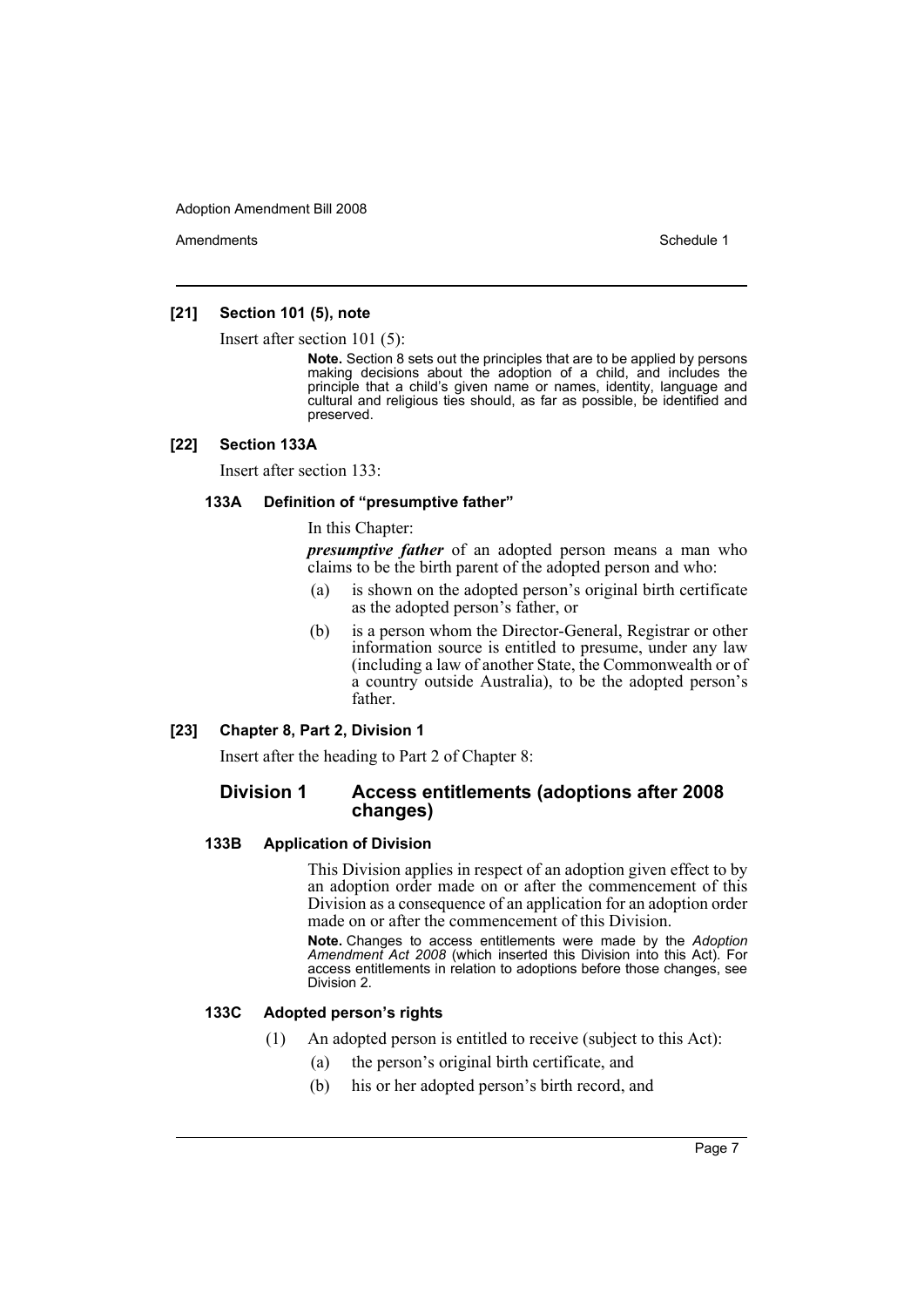Schedule 1 Amendments

- (c) any prescribed information relating to the adopted person held by an information source.
- (2) Despite subsection (1) (a), an intercountry adopted person is entitled to receive his or her original birth certificate only if such a certificate is held by an information source.
- (3) An adopted person who is less than 18 years of age is not entitled to receive his or her original birth certificate or adopted person's birth record, or prescribed information, except with the consent of:
	- (a) his or her surviving adoptive parents, or
	- (b) the Director-General if there are no surviving adoptive parents or if they cannot be found or if there is, in the opinion of the Director-General, any other sufficient reason to dispense with their consent.

#### **133D Adoptive parent's rights**

- (1) An adoptive parent of an adopted person is entitled to receive (subject to this Act):
	- (a) the adopted person's original birth certificate, and
	- (b) the adopted person's birth record, and
	- (c) any prescribed information relating to the adopted person held by an information source.
- (2) Despite subsection  $(1)$  (a), the adoptive parents of an intercountry adopted person are entitled to receive the adopted person's original birth certificate only if such a certificate is held by an information source.

#### **133E Birth parent's rights**

- (1) A birth parent of an adopted person is entitled to receive (subject to this  $\vec{A}ct$ :
	- (a) the amended birth certificate of the adopted person if a record of the adoption of the person is registered under the *Births, Deaths and Marriages Registration Act 1995*, and
	- (b) the adopted person's birth record, and
	- (c) any prescribed information relating to the adopted person or adoptive parents held by an information source.
- (2) A birth parent of an adopted person who is less than 18 years of age is not entitled to receive any adoption information held by an information source unless the birth parent produces to the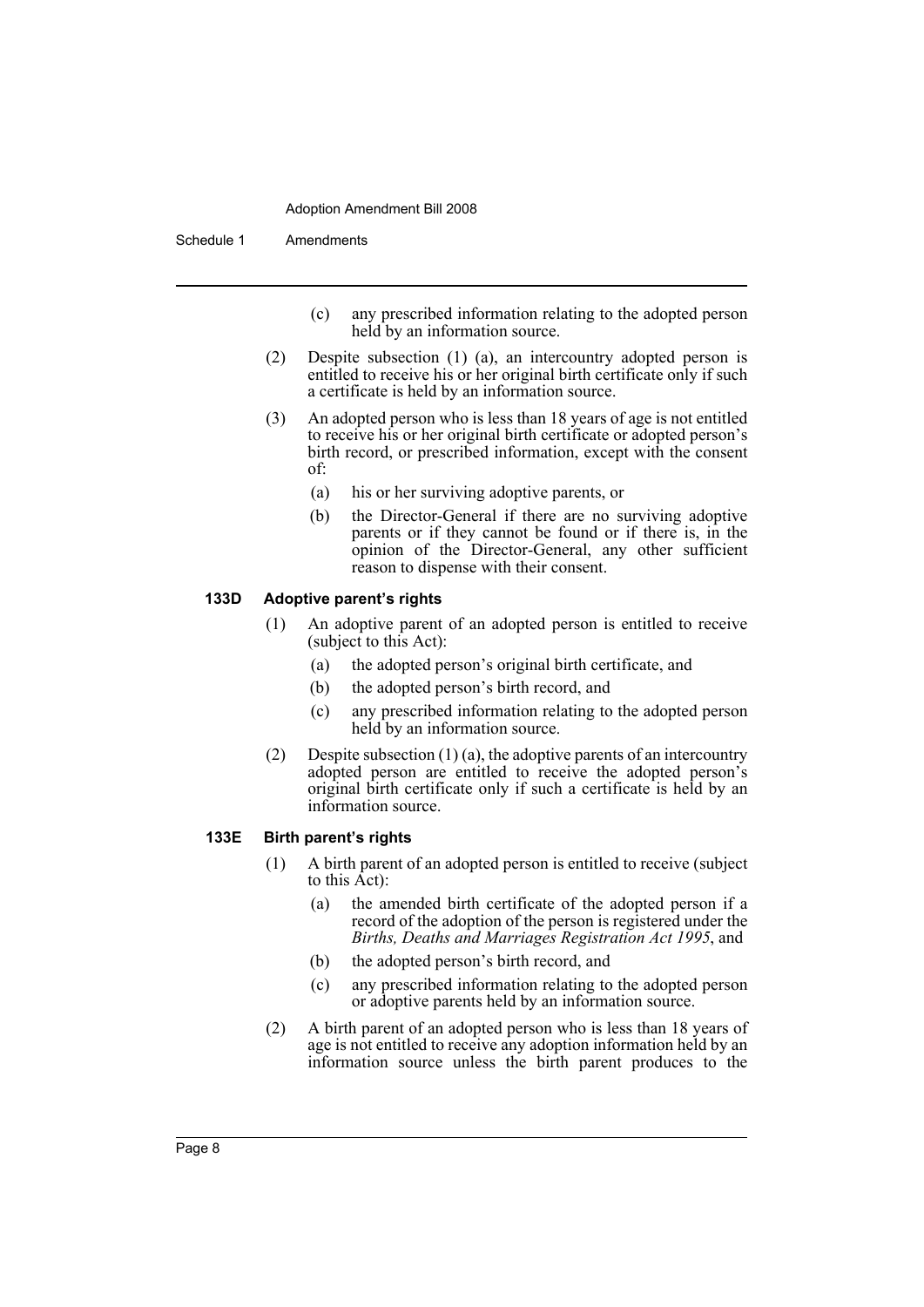Amendments **Amendments** Schedule 1

information source an authority authorising the information source to supply the adoption information issued by the Director-General.

- (3) The Director-General may issue, or refuse to issue, an authority to supply adoption information to the birth parent of an adopted person who is less than 18 years of age.
- (4) The Director-General may refuse to issue the authority only if, in the opinion of the Director-General, it would pose a risk to the safety, welfare or well-being of the adopted child or adoptive parents.
- (5) The Director-General is required to comply with any guidelines prescribed by the regulations in determining whether the supply of information poses a risk to the safety, welfare or well-being of an adopted child or adoptive parents.
- (6) The Director-General may issue an authority to supply adoption information under this section subject to conditions.
- (7) An information source must not supply any adoption information that is the subject of such an authority in contravention of any such conditions imposed by the Director-General.
- (8) In this section, a reference to a birth parent of an adopted person includes a reference to a presumptive father of an adopted person.

## **133F Discretion to supply other information to birth parents**

- (1) A designated person may supply a birth parent with prescribed information held by an information source about an adopted person who is less than 18 years of age without production of the amended birth certificate of the adopted person or authority to supply the adoption information if, in the opinion of the designated person, the information could not be used to identify the adopted person or his or her adoptive parents.
- (2) A birth parent of an adopted person may request the Director-General or a principal officer to take such action as is reasonable in the circumstances to ascertain from the adopted person's adoptive parents information of a kind prescribed by the regulations as to the current physical and emotional well-being of the adopted person.
- (3) A birth parent of an adopted person is entitled to receive from the Director-General (or from an information source authorised to supply the information) any information obtained in response to a request made under this section: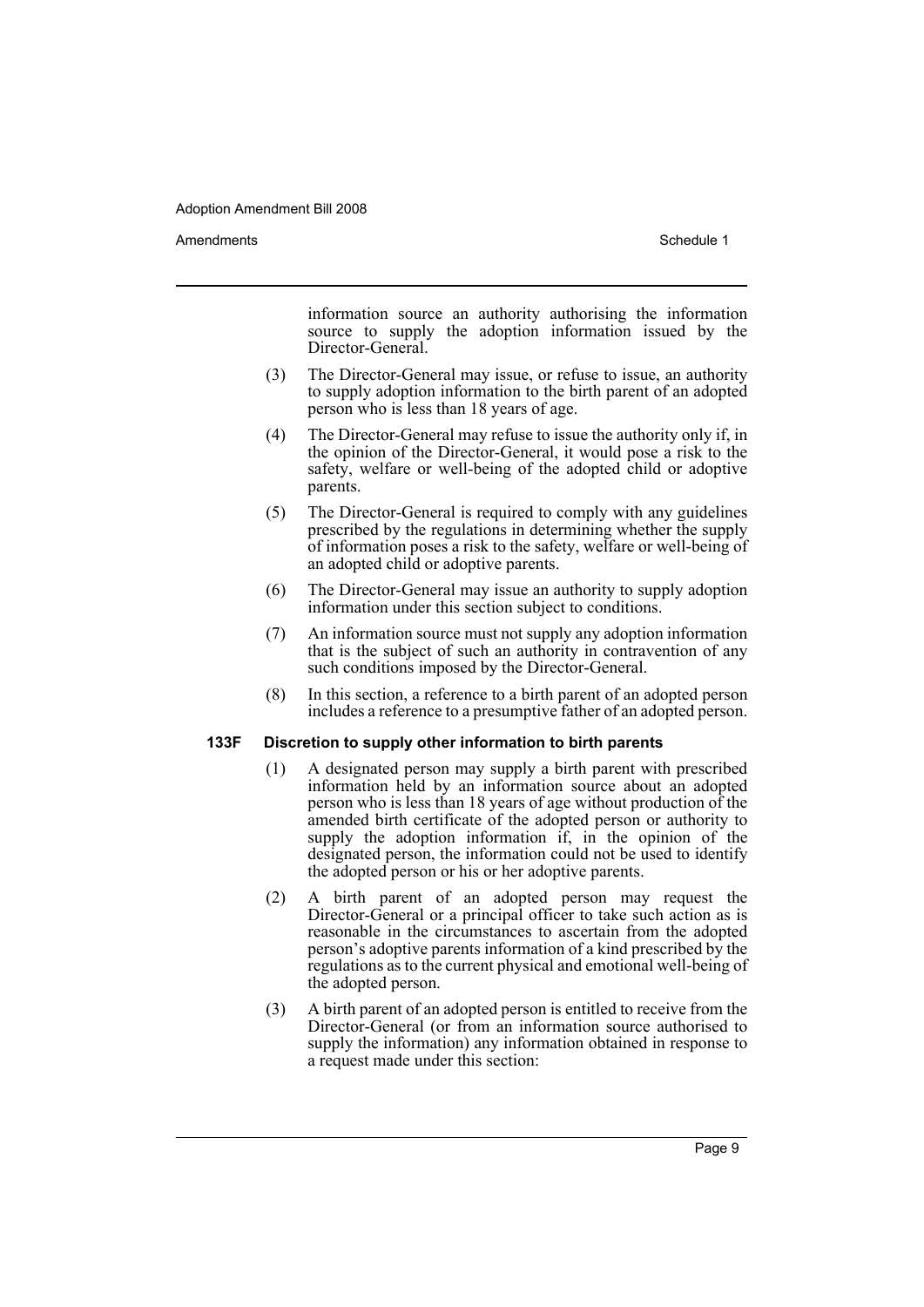Schedule 1 Amendments

- (a) that the Director-General considers does not identify, or could not be used to identify, the adoptive parents, and
- (b) if, in the opinion of the Director-General, it would promote the welfare and best interests of any of the parties concerned.
- (4) In this section, a reference to a birth parent of an adopted person includes a reference to a presumptive father of an adopted person.

#### **133G Non-adopted sibling's rights**

- (1) A non-adopted sibling of an adopted person is entitled to receive (subject to this Act) any prescribed information relating to the adopted person.
- (2) A non-adopted sibling who is less than 18 years of age is not entitled to receive any prescribed information relating to an adopted person except with the consent of:
	- (a) the surviving parents of the non-adopted sibling, or
	- (b) the Director-General, if there are no surviving parents or if they cannot be found or if there is, in the opinion of the Director-General, any other sufficient reason to dispense with their consent.
- (3) A non-adopted sibling of an adopted person who is less than 18 years of age is not entitled to receive any prescribed information held by an information source relating to the adopted person unless the non-adopted sibling produces to the information source an authority authorising the information source to supply the prescribed information issued by the Director-General.
- (4) The Director-General may issue, or refuse to issue, an authority to supply adoption information to a non-adopted sibling of an adopted person who is less than 18 years of age.
- (5) The Director-General may refuse to issue the authority only if, in the opinion of the Director-General, it would pose a risk to the safety, welfare or well-being of the adopted child or adoptive parents.
- (6) The Director-General is required to comply with any guidelines prescribed by the regulations in determining whether the supply of information poses a risk to the safety, welfare or well-being of an adopted child or adoptive parents.
- (7) The Director-General may issue an authority to supply adoption information under this section subject to conditions.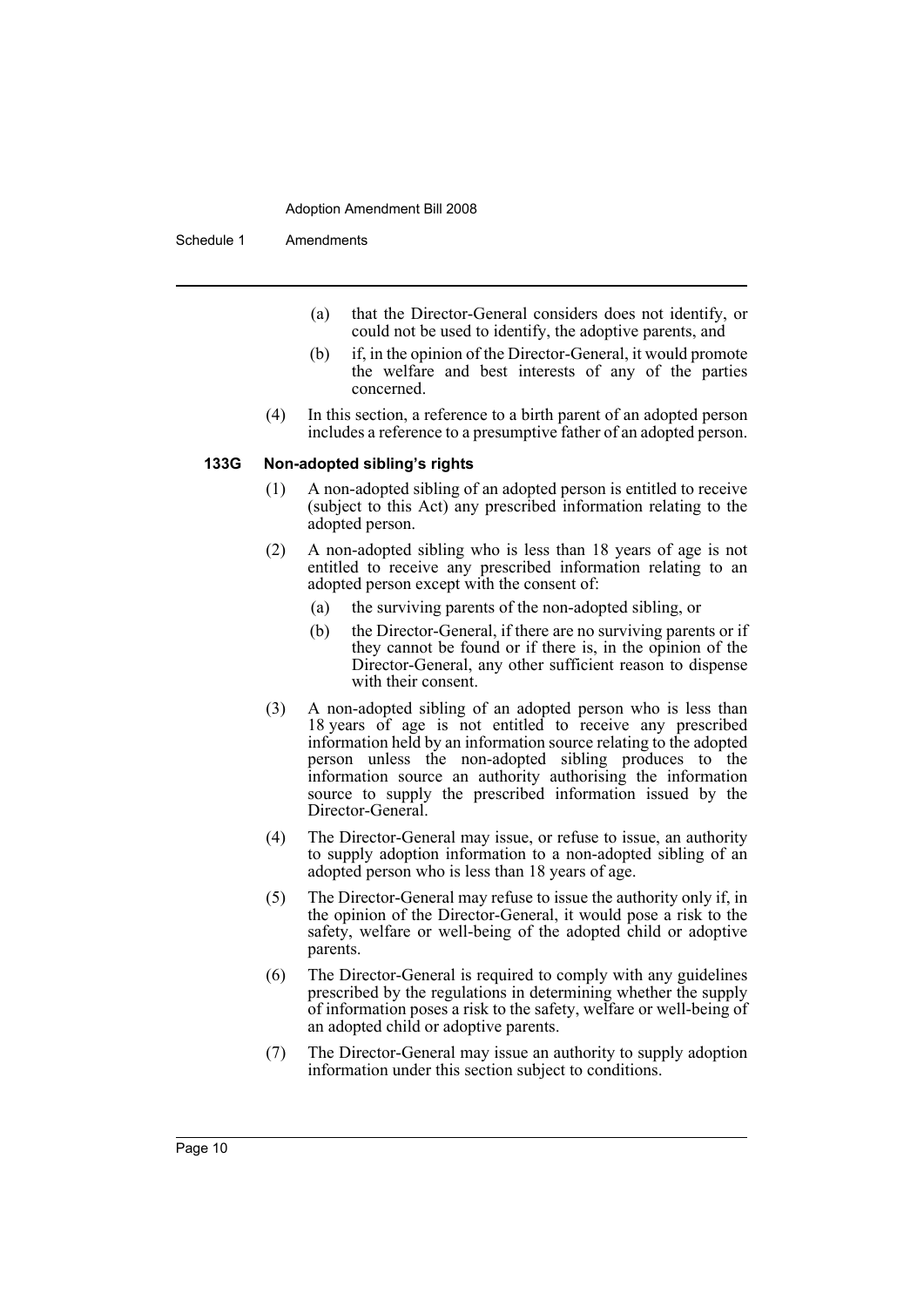Amendments **Schedule 1** and the set of the set of the set of the set of the set of the set of the set of the set of the set of the set of the set of the set of the set of the set of the set of the set of the set of the set

- (8) An information source must not supply any adoption information that is the subject of such an authority in contravention of any such conditions imposed by the Director-General.
- (9) In this section, a *non-adopted sibling* of an adopted person means a sibling of an adopted person who is not himself or herself an adopted person.

## **[24] Chapter 8, Part 2, Division 2**

Insert before section 134:

## **Division 2 Continuation of former access entitlements (adoptions before 2008 changes)**

### **133H Application of Division**

This Division does not apply to adoptions to which Division 1 applies.

## **[25] Section 136 Birth parent's rights**

Omit section 136 (2).

#### **[26] Section 136 (7)**

Insert after section 136 (6) (before the note):

(7) In this section, a reference to a birth parent of an adopted person includes a reference to a presumptive father of an adopted person.

## **[27] Section 136A**

Insert after section 136:

- **136A Discretion to withhold supply or to supply subject to conditions**  (cf AI Act s 12A)
	- (1) The following persons may request the Director-General to act under this section:
		- (a) an adopted person who is 18 or more years old,
		- (b) a birth parent,
		- (c) an adoptive parent of a person who is less than 18 years of age,
		- (d) an adoptive parent of a person who is 18 or more years of age and who has consented to the request being made.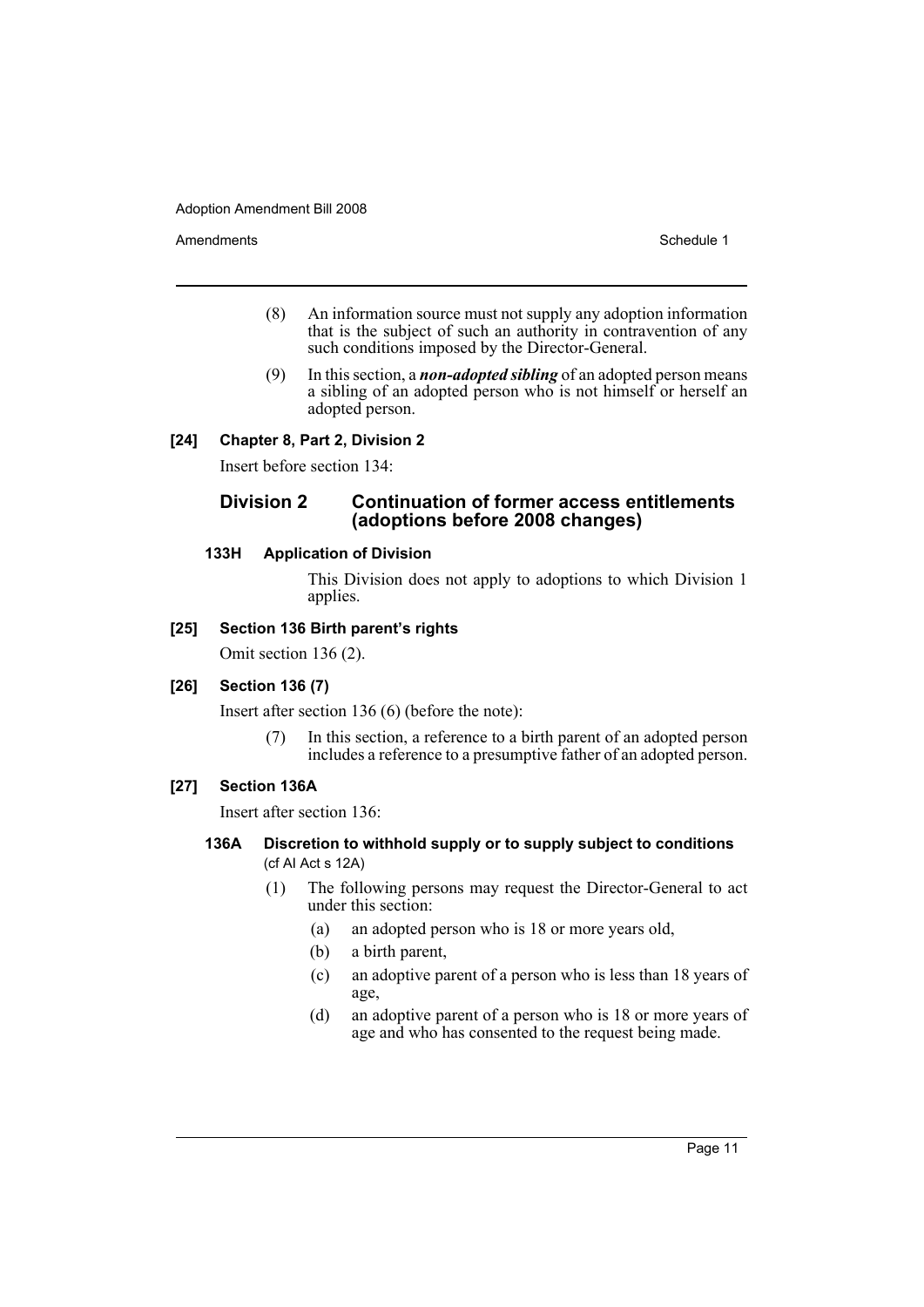Schedule 1 Amendments

- (2) The Director-General may, at the request of a person referred to in subsection (1):
	- (a) refuse to issue an authority authorising an information source to supply adoption information to which an entitlement arises under this Division, or
	- (b) supply such information subject to conditions specified in writing by the Director-General.
- (3) The Director-General may refuse to issue an authority to supply adoption information under this section only if, in the opinion of the Director-General, exceptional circumstances exist that make it necessary to do so to prevent serious harm to a party concerned.
- (4) Conditions that may be imposed by the Director-General under this section include conditions requiring the person entitled to the adoption information to undergo counselling by a person specified by the Director-General before the adoption information is supplied.
- (5) The Director-General must deal with a request under this section in accordance with any guidelines prescribed by the regulations.
- (6) An information source must not supply any adoption information that is the subject of an authority to supply adoption information imposing conditions on its supply unless the conditions are complied with.
- (7) The Director-General may not (despite section 206) delegate to another person the exercise of any function of the Director-General under this section.

#### **[28] Chapter 8, Part 2, Division 3, heading**

Insert before section 137:

#### **Division 3 Miscellaneous**

#### **[29] Section 137 Access to adoption information by relatives and others after death of adopted person or birth parent**

Insert after section 137 (5):

(5A) This section does not limit the entitlements of a non-adopted sibling of an adopted person under Division 1.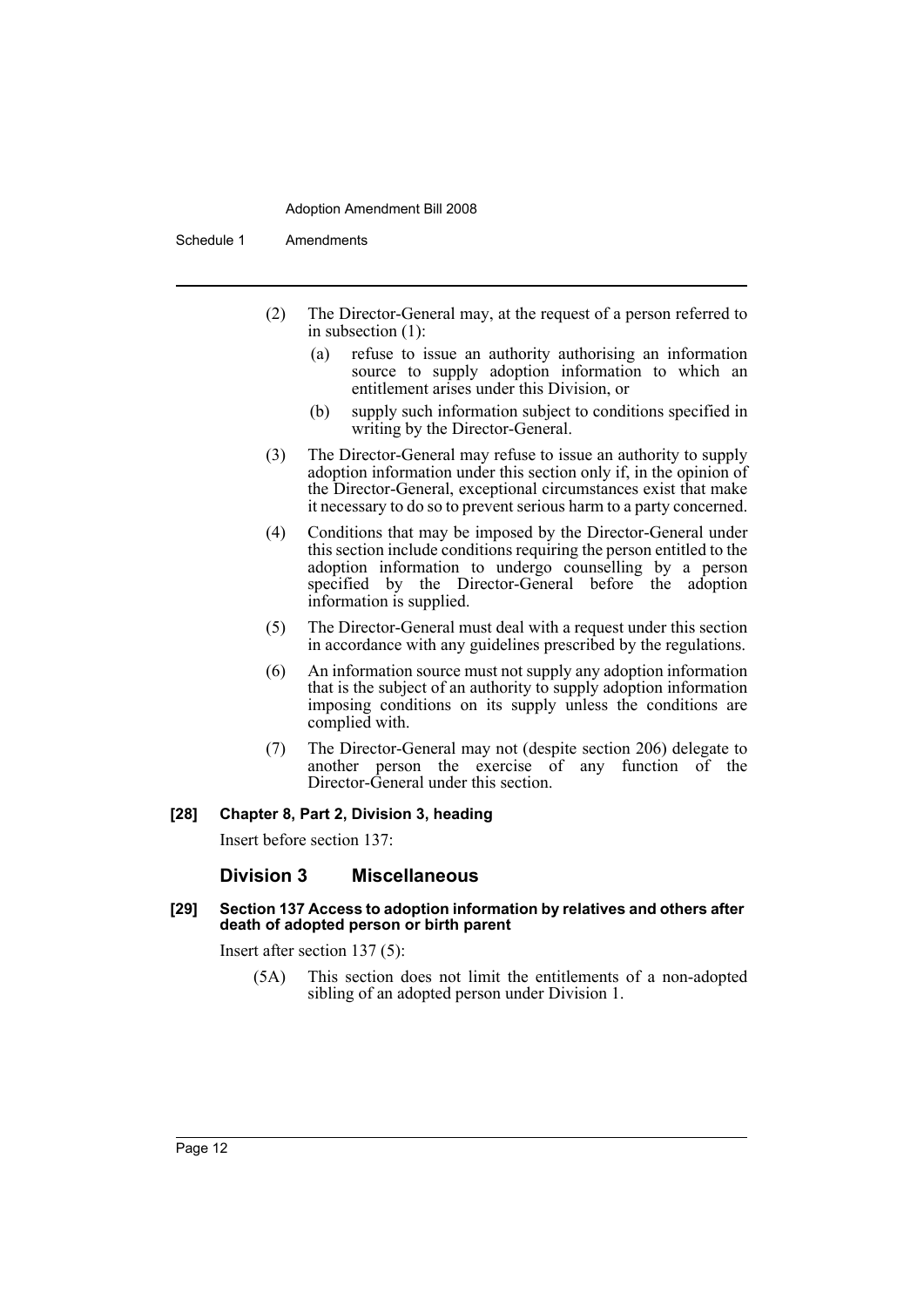Amendments **Amendments** Schedule 1

### **[30] Section 140 Discretion to supply adoption information**

Omit section 140 (3). Insert instead:

The Director-General may supply (or authorise an information source to supply) adoption information or other information to any person who is not entitled under this Part to receive adoption information or other information under this Part if, in the opinion of the Director-General, it is reasonable to do so.

### **[31] Section 141 Discretion to withhold supply (or authorise the withholding of supply) of information or to supply it subject to conditions**

Omit the section.

## **[32] Sections 180 and 180A**

Omit section 180. Insert instead:

#### **180 Restriction on publication of material identifying persons affected by adoption application**

(1) A person must not publish material that identifies, or is reasonably likely to identify, a person as a person affected by an adoption application.

Maximum penalty: 25 penalty units or imprisonment for 12 months, or both.

- (2) For the purposes of this section, each of the following persons is a *person affected* by an adopted application:
	- (a) a child in relation to whom an adoption application is made,
	- (b) a person who makes an adoption application,
	- (c) the mother and father of the child in relation to whom an adoption application is made, and any other person who has parental responsibility for the child when the adoption application is made.
- (3) This section does not prohibit:
	- (a) the publication of any material with the authority of the Court under section 180A, or
	- (b) the publication of an official report of proceedings in the Court that includes the name of any person the publication of which would otherwise be prohibited by this section.
- (4) This section does not prohibit the publication of any material after an adoption application and any proceedings in the Court with respect to the application have been finally disposed of: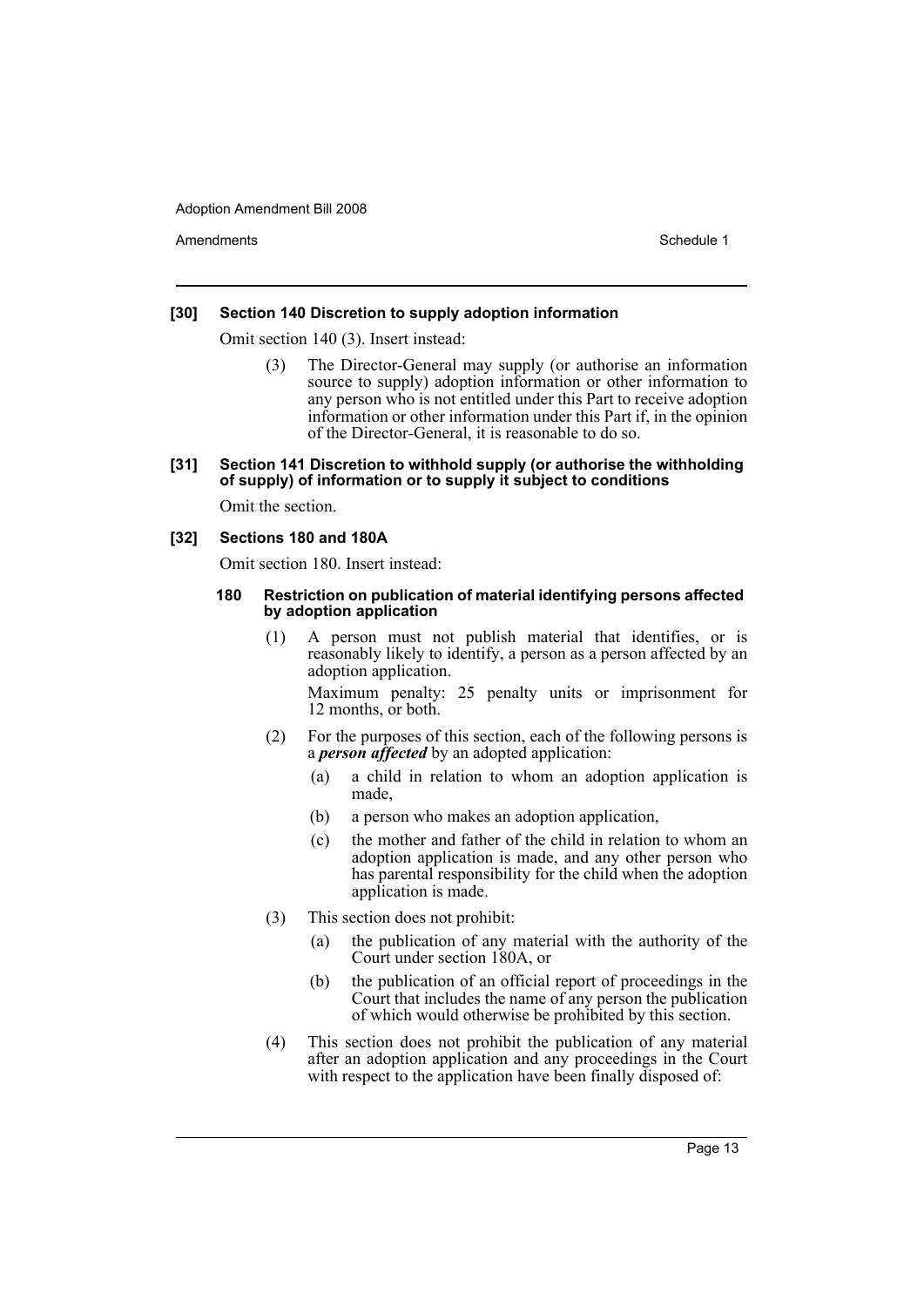Schedule 1 Amendments

- (a) if the person identified (or reasonably likely to be identified) as a person affected by the adoption application consents to being identified, and
- (b) the material does not identify (and is not reasonably likely to identify) any person affected by the adoption application who does not consent to being identified.
- (5) In subsection (4), a reference to the consent of a person affected by an adoption application is, if that person is a child less than 18 years of age, a reference to the consent of the person who has parental responsibility for the child.
- (6) In this section: *adoption application* means an application under this Act or under a law of another State for an adoption order.

#### **180A Court authorisation of publication of identifying material**

- (1) The Court may, during any proceedings with respect to an adoption application, by order, authorise the publication of material that identifies, or is reasonably likely to identify, a person affected by the adoption application, other than material identifying birth parents, if it is satisfied that:
	- (a) each person affected by the adoption application consents to the publication (other than a child in relation to whom the adoption application is made who is under 18 years of age), and
	- (b) it is appropriate in the circumstances of the case to do so.
- (2) If a child in relation to whom the adoption application is made is 12 or more years of age and is capable of giving consent, the Court must not authorise the publication of the material unless the child also consents to the publication.
- (3) The Court may dispense with the consent of a person affected by an adoption application if that person is no longer alive, or cannot, after reasonable inquiry, be found or identified, or if there is, in the opinion of the Court, any other sufficient reason to dispense with their consent.
- (4) The Director-General is entitled to appear and be heard at any proceedings the purpose of which is to determine an application for an order of the Court under this section.
- (5) The Court is not to make an order authorising publication of material under this section unless satisfied that the Director-General has been given reasonable notice of the application for authorisation.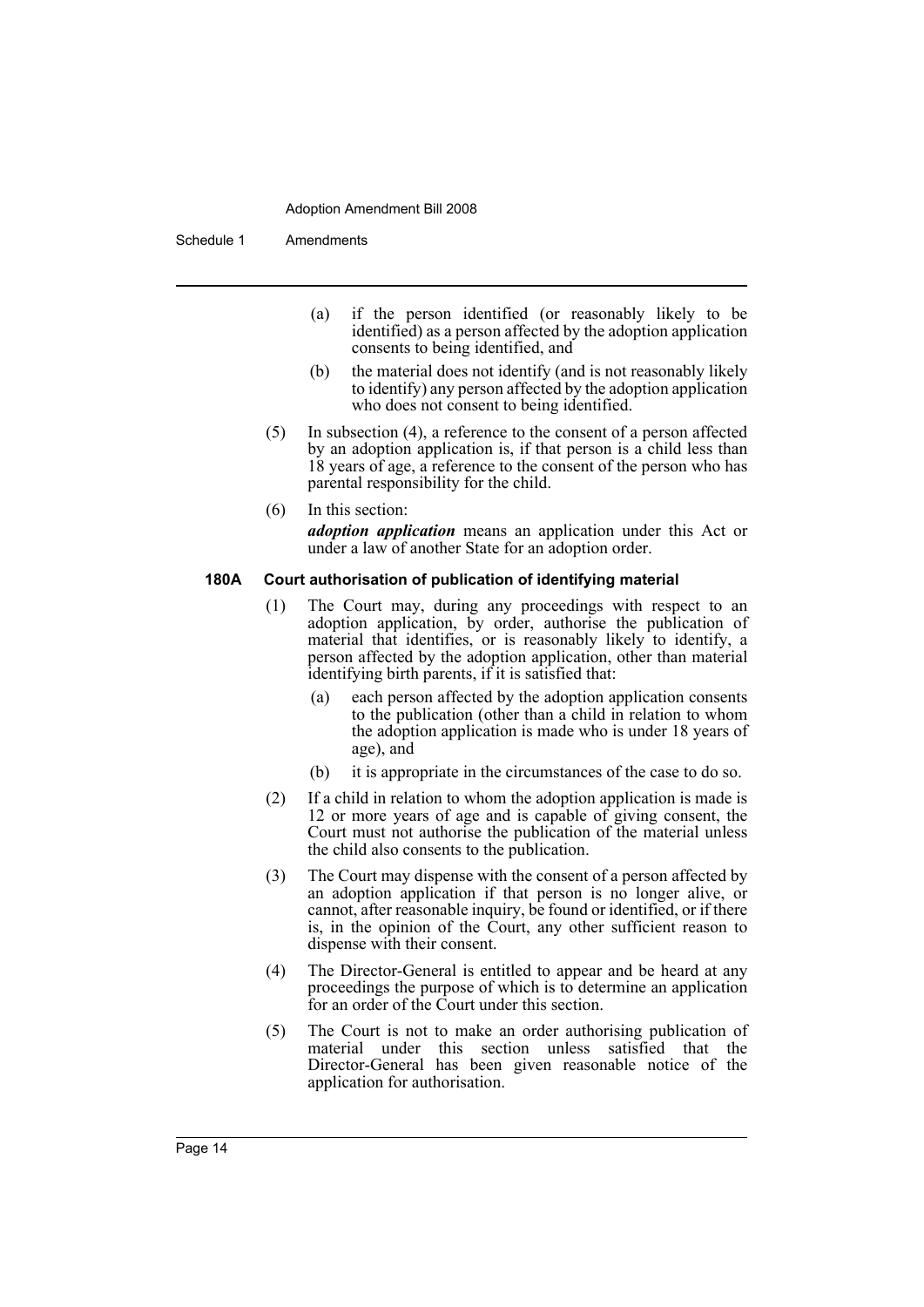Amendments **Amendments** Schedule 1

(6) In this section:

*adoption application* has the meaning given by section 180.

*material identifying birth parents* means any material that identifies, or is reasonably likely to identify, a person as a person who, when an adoption application is made, is the mother or father of the child to whom the adoption application relates or a person who has parental responsibility for the child.

*person affected* by an adoption application has the meaning given by section 180.

#### **[33] Schedule 3 Savings, transitional and other provisions**

Insert at the end of clause 1 (1):

*Adoption Amendment Act 2008*

## **[34] Schedule 3, Part 4**

Insert after Part 3:

## **Part 4 Provisions consequent on enactment of Adoption Amendment Act 2008**

#### **18 Definition**

In this Part, the *2008 amending Act* means the *Adoption Amendment Act 2008*.

## **19 Changes to adoption process**

- (1) An amendment to Chapter 4 made by the 2008 amending Act applies in respect of an application for an adoption order made before the commencement of the amendment only if the Court, at the request of the applicant or applicants, directs that the amendment should be applied in respect of the application.
- (2) However, section 59 (2), as inserted by the 2008 amending Act, or an amendment to section 87 or 91 made by the 2008 amending Act does not apply in respect of an application for an adoption order made before that insertion or the commencement of the amendment (as the case requires).

#### **20 Discretion to supply information**

The amendment made to section 140 by the 2008 amending Act extends to an adoption given effect to by an adoption order made before the commencement of the amendment.